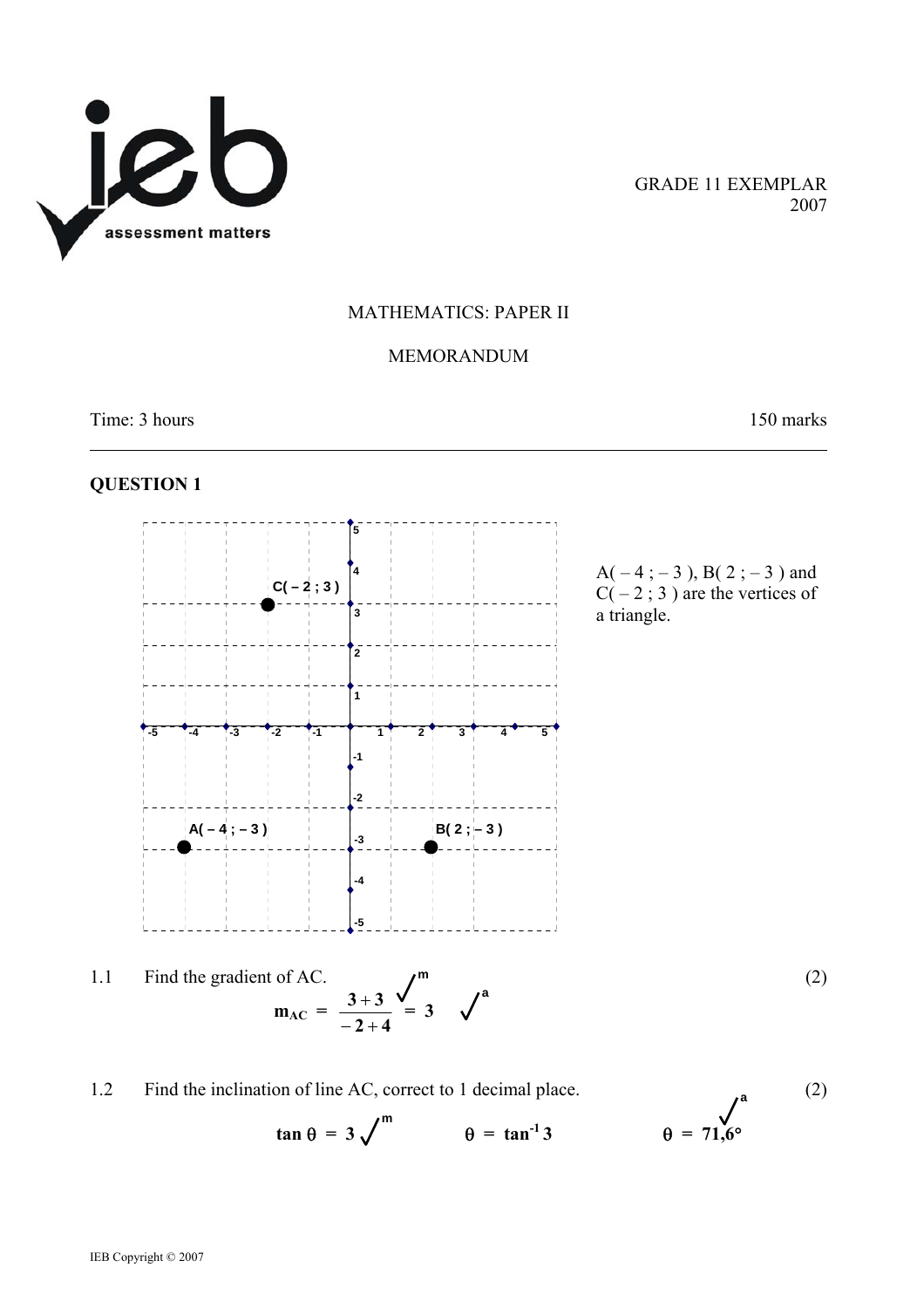midpoint AC = 
$$
(\frac{1}{3}, 0)
$$

$$
m_{\perp} = -\frac{1}{3} \sqrt{\frac{ca}{ca}}
$$
  
y = -\frac{1}{3}(x+3) = -\frac{1}{3}x-1<sup>2</sup>

1.4 Find the area of triangle ABC. (2)

area = 
$$
\frac{1}{2}
$$
 × base × height =  $\frac{1}{2}$ (6)(6) = 18 units<sup>2</sup>

**11 marks** 

# **QUESTION 2**

Consider the following transformations.

2.1 ( x ; y ) → ( x + 2 ; y – 1 ) Find the image of A( – 3 ; 2 ) under the transformation. (2) **a a ( – 1 ; 1 )**  2.2 ( x ; y ) → ( – y ; x ) Find the image of B( 4 ; – 1 ) under the transformation. (2) **a a ( 1 ; 4 ) 4 marks**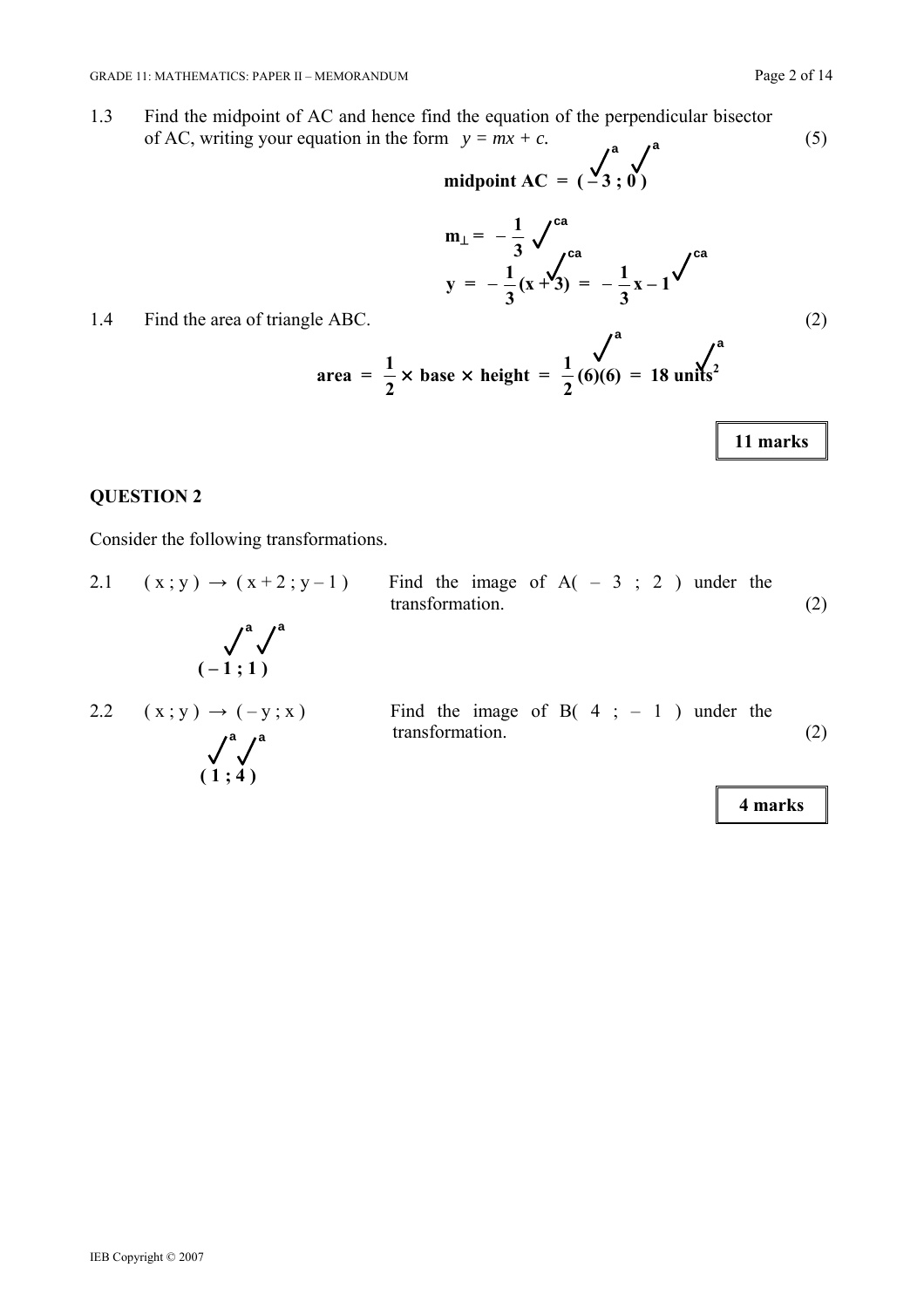

3.1 With the aid of the diagrams, and **without using a calculator**, find the following (leaving answers in surd form where necessary)

3.1.1 
$$
\tan \theta = \frac{4}{2} = 2\sqrt{ }
$$
 (1)

$$
3.1.2 \quad \cos \beta \qquad \mathbf{r} = \sqrt{13} \quad \sqrt{\phantom{13}}^{\mathbf{a}} \qquad \qquad \cos \theta = \frac{-3}{\sqrt{13}} \sqrt{\phantom{13}}^{\mathbf{ca}} \tag{2}
$$

3.2 Use your calculator to find the value  $\beta$  (to 1 decimal place). Show all working. (3)

$$
\tan \beta = \frac{2}{-3} \int^{a} \beta = -33.7^{\circ} \qquad \Rightarrow \beta = 146.3^{\circ} \sqrt{\frac{ca}{6 \text{ marks}}}
$$

# **QUESTION 4**

A group of 7 shoppers at a local supermarket spent the following amounts (rounded off to the nearest Rand) on a Saturday morning :

37 42 45 51 66 66 141

Find the following (giving your answers, where necessary, to 2 decimal places)

| 4.1 | the median             | $51\sqrt{ }$                                   | (1) |
|-----|------------------------|------------------------------------------------|-----|
| 4.2 | the lower quartile     | $42\sqrt{ }$                                   | (1) |
| 4.3 | the mode               | $66\sqrt{x}$                                   | (1) |
| (d) | the range              | $141 - 37 = 104$                               | (1) |
| (e) | the mean               | $\frac{448}{7}$ $\frac{448}{1}$ $\frac{64}{1}$ | (2) |
| (f) | the standard deviation | (variance) $33\frac{1}{2}$                     | (2) |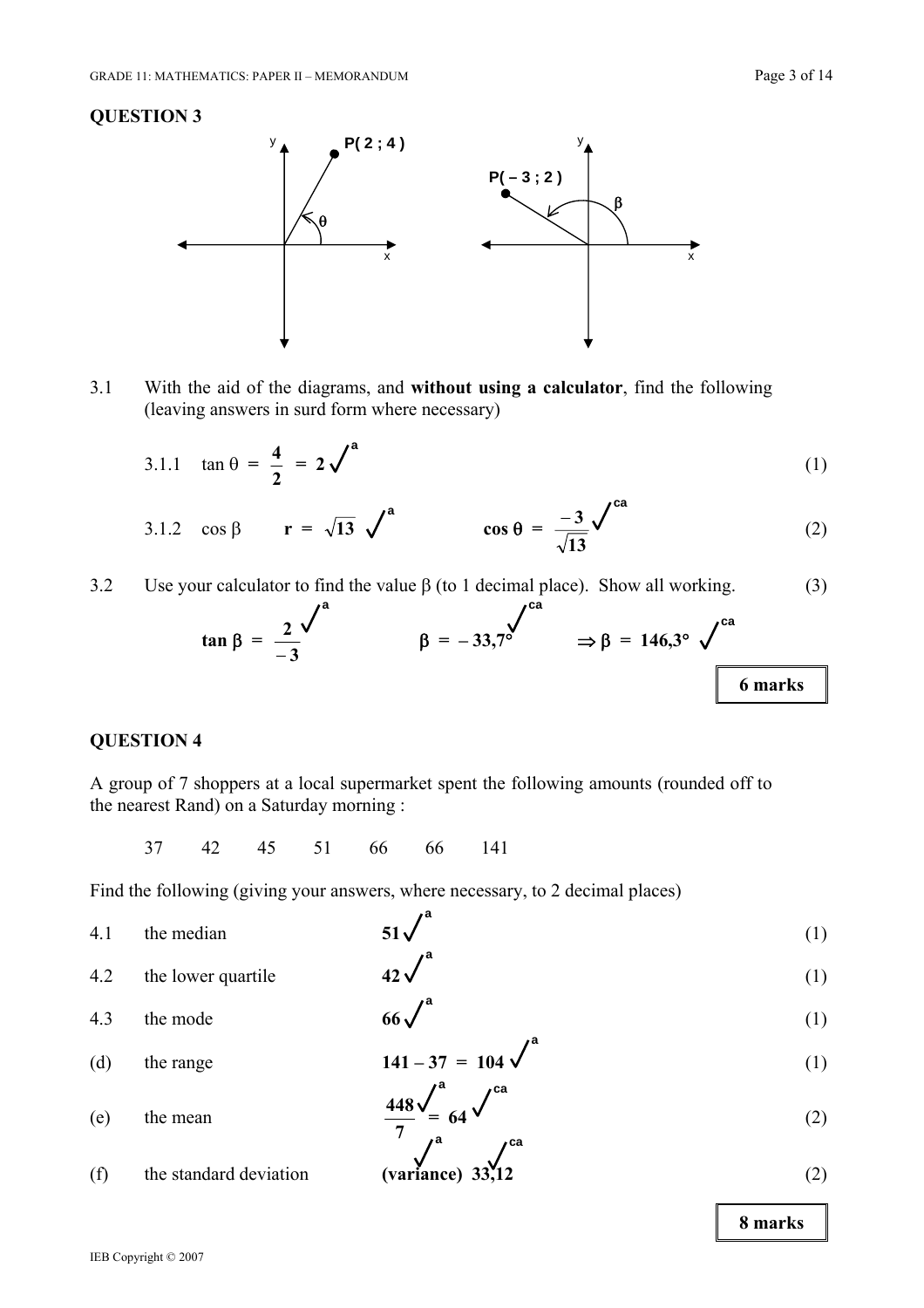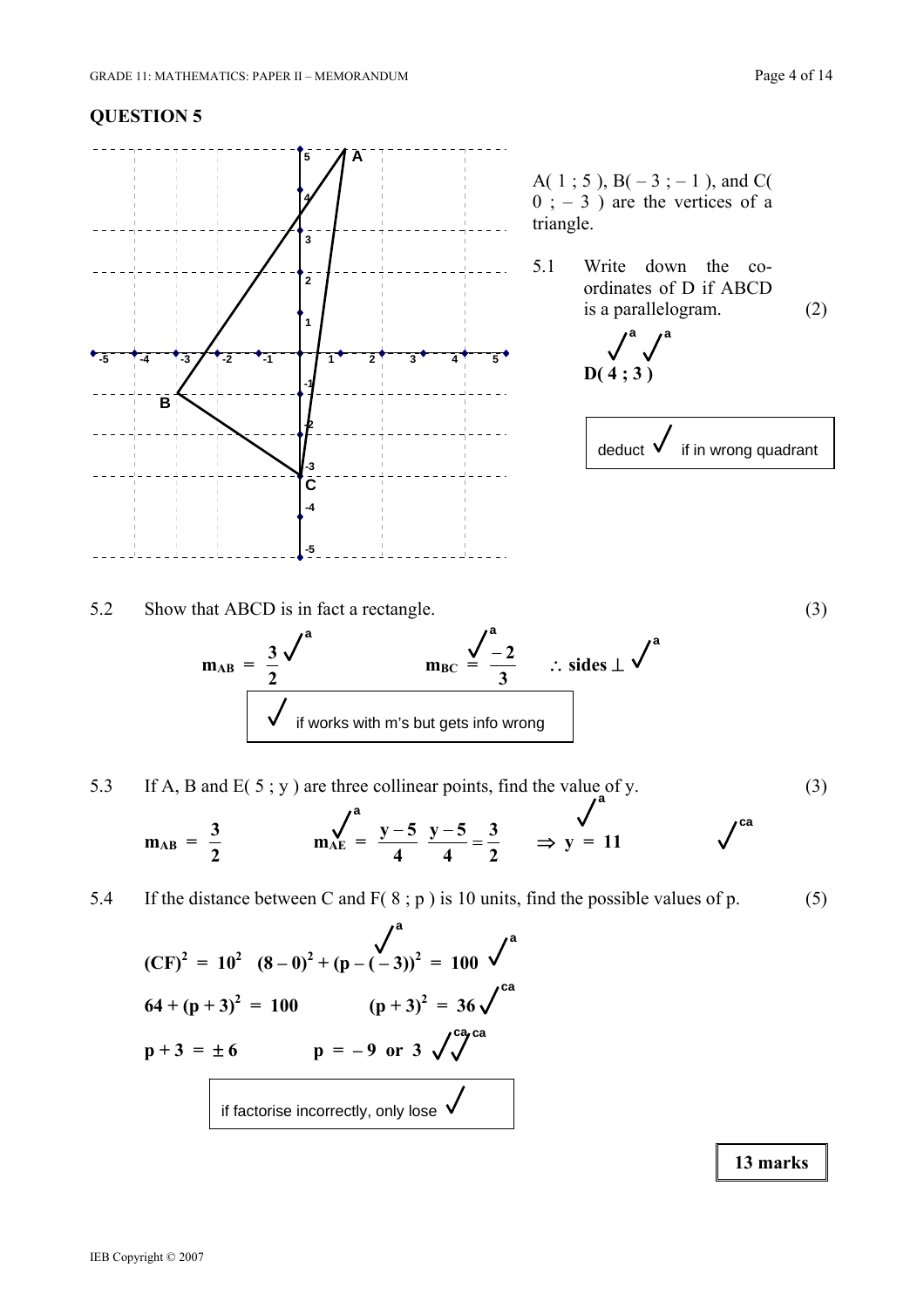The vertices of  $\triangle DEF$  are D(4;2), E(6;4) and F(1;5).

 $\Delta$ D'E'F' is an enlargement of  $\Delta$ DEF through the origin by a constant factor of k = 2.



- 6.1 On the plane, draw  $\triangle DEF$  and  $\triangle D'E'F'$ . (4)
- 6.2 Find the length of OD and OD', leaving answers in surd form if necessary. (4)

$$
OD^2 = 4^2 \frac{1}{2^2} = 20
$$
  $OD \frac{1}{2} = \sqrt{20}$   
\n $OD^2 = 8^2 + 4^2 = 80$   $OD' = \sqrt{80}$ 

6.3 What is the relationship between the area of ΔDEF and the area of ΔD'E'F'? (1)

**a**

 **area** Δ**D'E'F' = 4 times area** Δ**DEF** 

6.4 If ΔD\*E\*F\* was an enlargement of ΔDEF through the origin by a constant factor of  $k = 3$ , write down the co-ordinates of  $F^*$ . (1)

$$
F^*(3;15)\checkmark^a
$$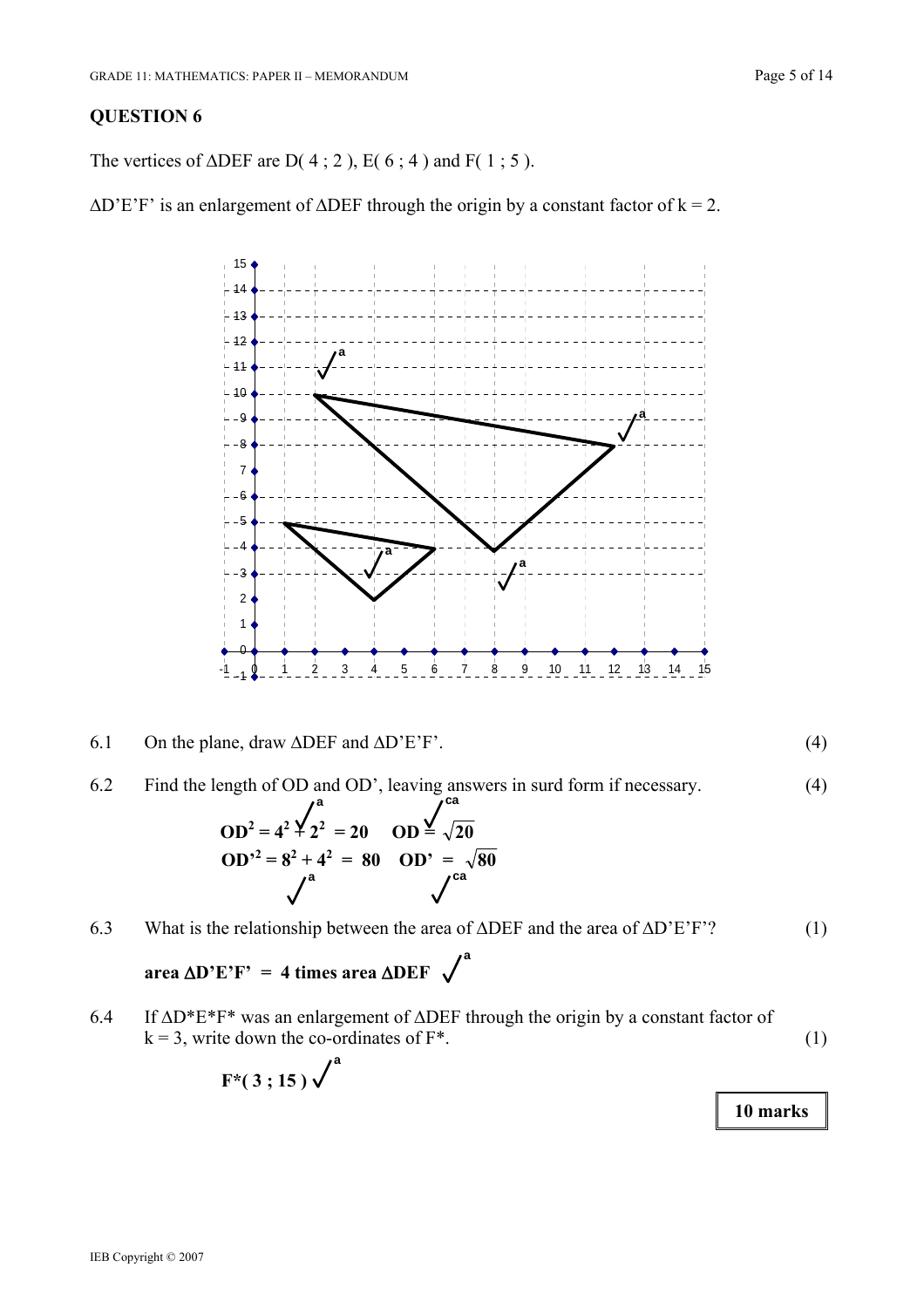

7.1.1 Find the two possible sizes of  $\hat{Q}$ , correct to 1 decimal place. (4)

$$
\frac{\sin Q}{91} = \frac{\sin 49.5}{73} \sqrt{a}
$$
  

$$
\sin Q = \frac{91(\sin 49.5)}{73} = 0.9479 \sqrt{a}
$$
  

$$
\hat{Q} = 71.4^{\circ} \text{ or } 108.6^{\circ} \text{ ca}
$$

7.1.2 Hence find the greater length of QR, to 1 decimal place. (3)



7.2 Simplify 
$$
\frac{\sin(180^\circ - A) \cdot \tan A \cdot \sin(90^\circ + A)}{\tan(180^\circ + A) \cdot \cos(-A) \cdot \sin(-A)}
$$
(6)  

$$
= \frac{\sqrt{4}}{(\sin A)(\tan A)(\cos A)} \sqrt{4}
$$
  

$$
= -1 \sqrt{4}
$$
  
7.3  
7.3  

$$
\frac{1}{\sqrt{4}} \sqrt{4}
$$
  
7.3  
P is the point  $(-\sqrt{3}; -1)$ ; XÔP =  $\theta$ 

IEB Copyright © 2007

 $P(-\sqrt{3}; -1)$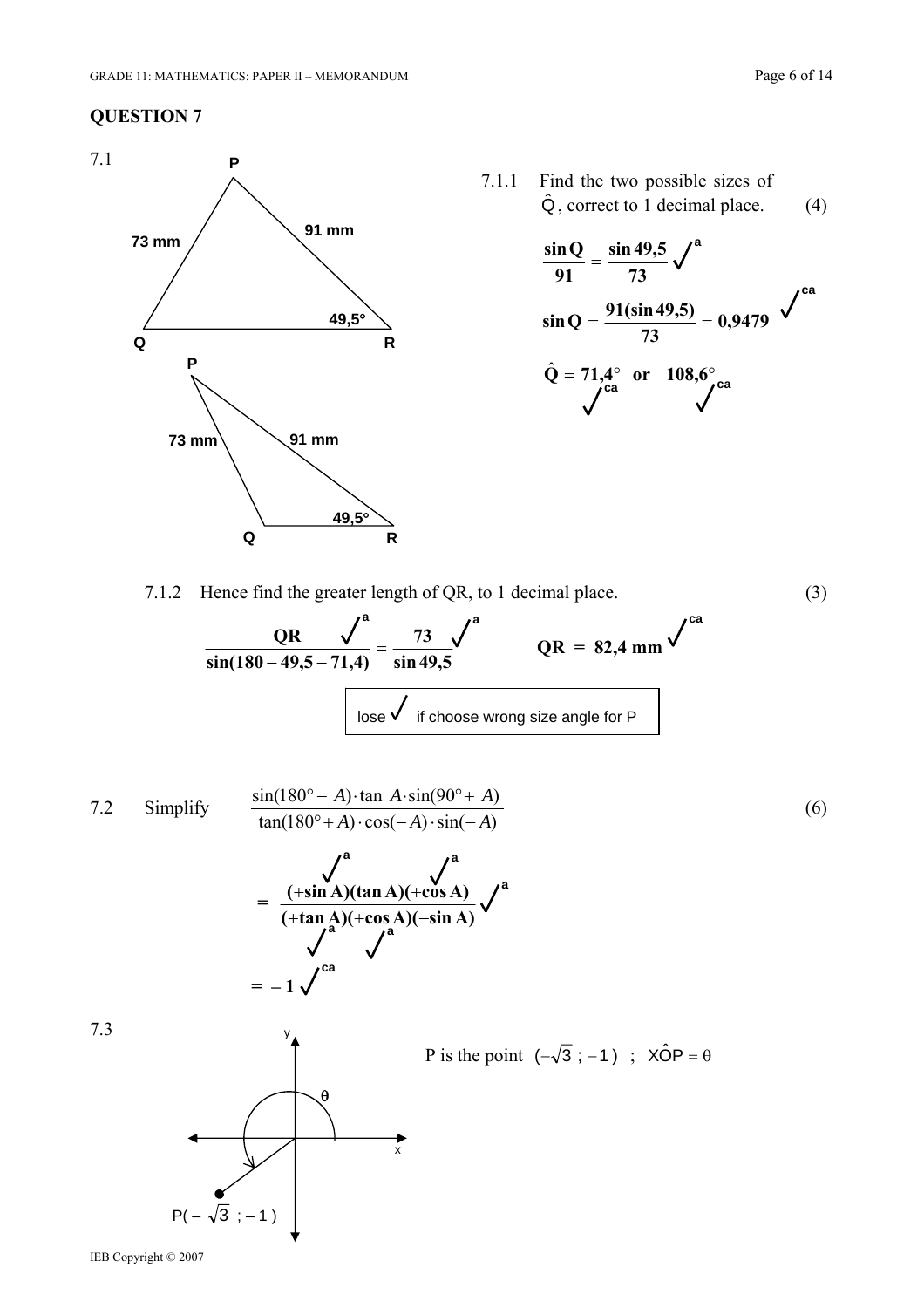$$
\tan\theta = \frac{-1}{-\sqrt{3}} \quad \sqrt{\phantom{0}}^a \qquad \qquad \theta = 30^\circ \quad \text{ref angle} \qquad \qquad \therefore \theta = 210^\circ \quad \sqrt{\phantom{0}}^{ca}
$$

7.3.2 **Without using a calculator**, find the value of sin(2θ). Show all working and leave your answer in surd form. (3)

$$
2\theta = 420^{\circ} \sqrt{\frac{a}{\sin 2\theta}} = \sin 420^{\circ} = \sin \frac{\sqrt{a}}{60^{\circ}} = \frac{\sqrt{3}}{2} \sqrt{\frac{ca}{\cos 2\theta}}
$$

**19 marks** 

**all correct** 

## **QUESTION 8**

The table represents the percentage of income spent on a certain activity for 50 families.

| Percentage<br>(p) | <b>Frequency</b> | <b>Midpoint</b> | <b>Cumulative</b><br>frequency |
|-------------------|------------------|-----------------|--------------------------------|
| $12 < p \le 18$   | 8                | 15<br>m         | m                              |
| $18 < p \le 24$   | 20               | 21              | 28                             |
| $24 < p \leq 30$  | 12               | 27              | 40                             |
| $30 < p \le 36$   | 8                | 33              | 48                             |
| $36 < p \le 42$   | $\mathfrak{D}$   | 39              | 50                             |

8.1 Complete the table. (3)

8.2 Calculate the mean and standard deviation (to 1 decimal place). (3)

$$
\bar{x} = \frac{1206}{50} \leq 24.1 \sqrt{a} \qquad \qquad \sigma = 6.4 \sqrt{a}
$$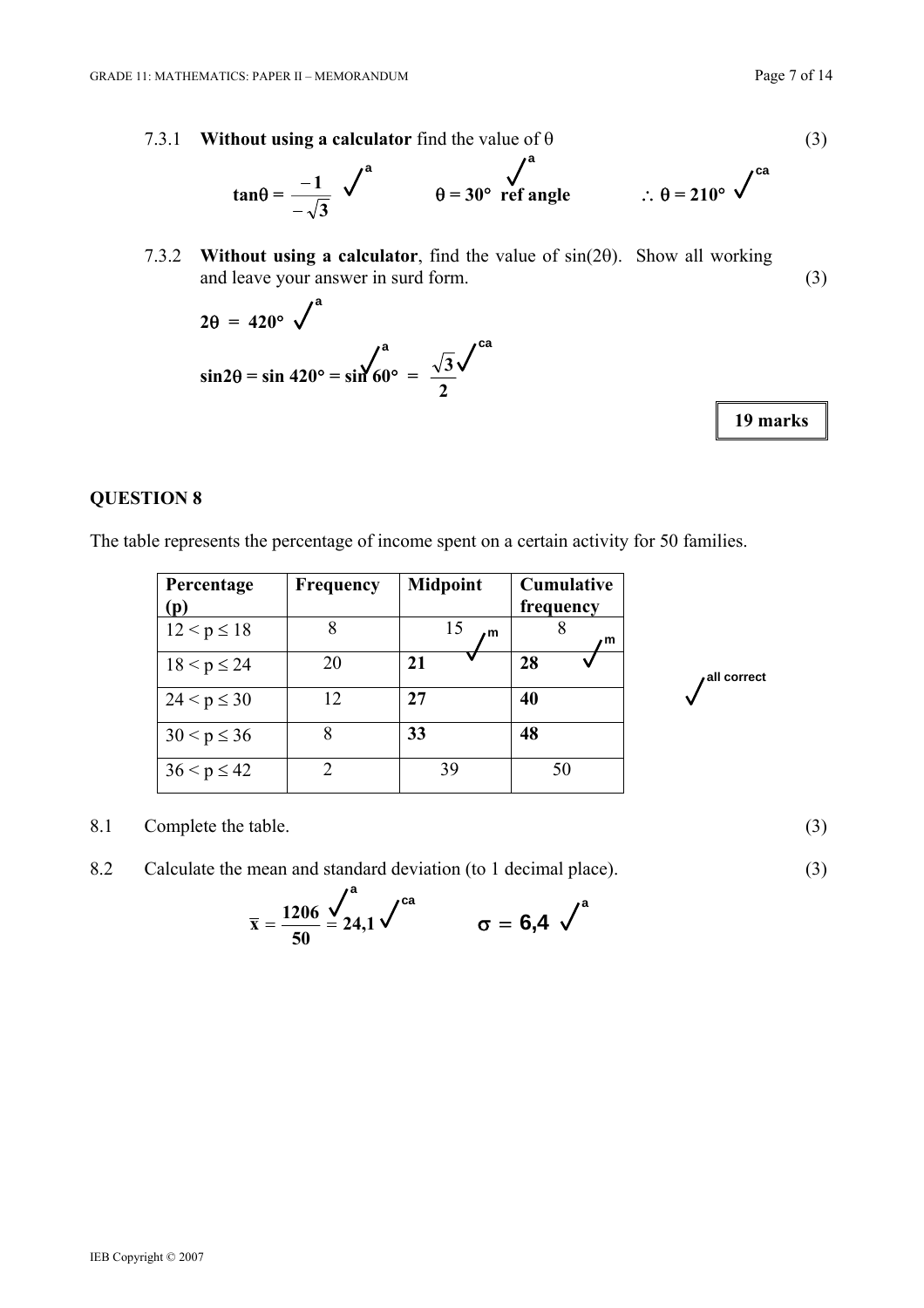

8.4 From your ogive read off the median, clearly showing where you made your reading. (2)

shown on diagram 
$$
\sqrt{\frac{m}{\text{median}}}
$$
 = about 23%  $\sqrt{\frac{a}{\text{total}}}$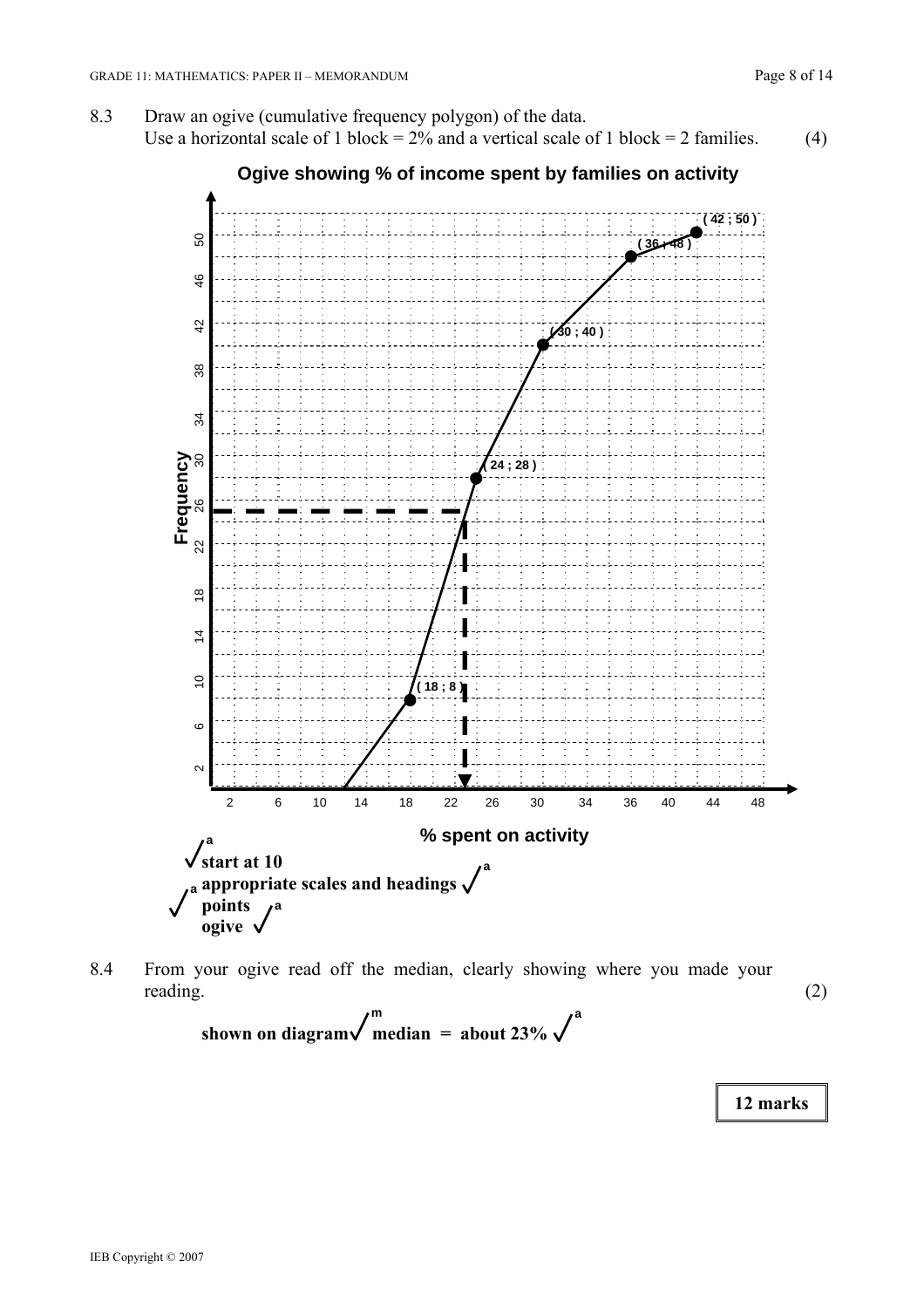The equation of a line is defined by  $(3 - 2k)x + (k + 1)y = 12$ 

9.1 Rewrite the defining equation in the form  $y = mx + c$  (2)

$$
y = \frac{2k - 3}{k + 1} \times \frac{12}{k + 1}^{a}
$$
 or  $y = -\frac{3 - 2k}{k + 1}x + \frac{12}{k + 1}$ 

9.2 Find the value of k if

9.2.1 the line is parallel to the line defined by  $y = 4x + 7$  (3)

$$
\frac{2k-3}{k+1} = 4 \checkmark^a \qquad 2k-3 = 4k+4 \checkmark^{ca} \qquad \Rightarrow k = \frac{-7}{2} \text{ or } -3\frac{1}{2} \checkmark^{ca}
$$

9.2.2 the line passes through the point 
$$
(-3; 4)
$$
 (3)

$$
(3-2k)(-3) + (k+1)(4) = 12\sqrt{4^{a}}^{ca} \Rightarrow k = \frac{17}{10}\sqrt{4^{ca}}
$$

9.2.3 the line is parallel to the x-axis (1)

$$
\frac{2k-3}{k+1} = 0 \qquad \qquad \Rightarrow k = \frac{3}{2} \sqrt{a}
$$

9.2.4 the line is parallel to the y-axis (1)

$$
k = -1 \sqrt{a}
$$

$$
(\angle
$$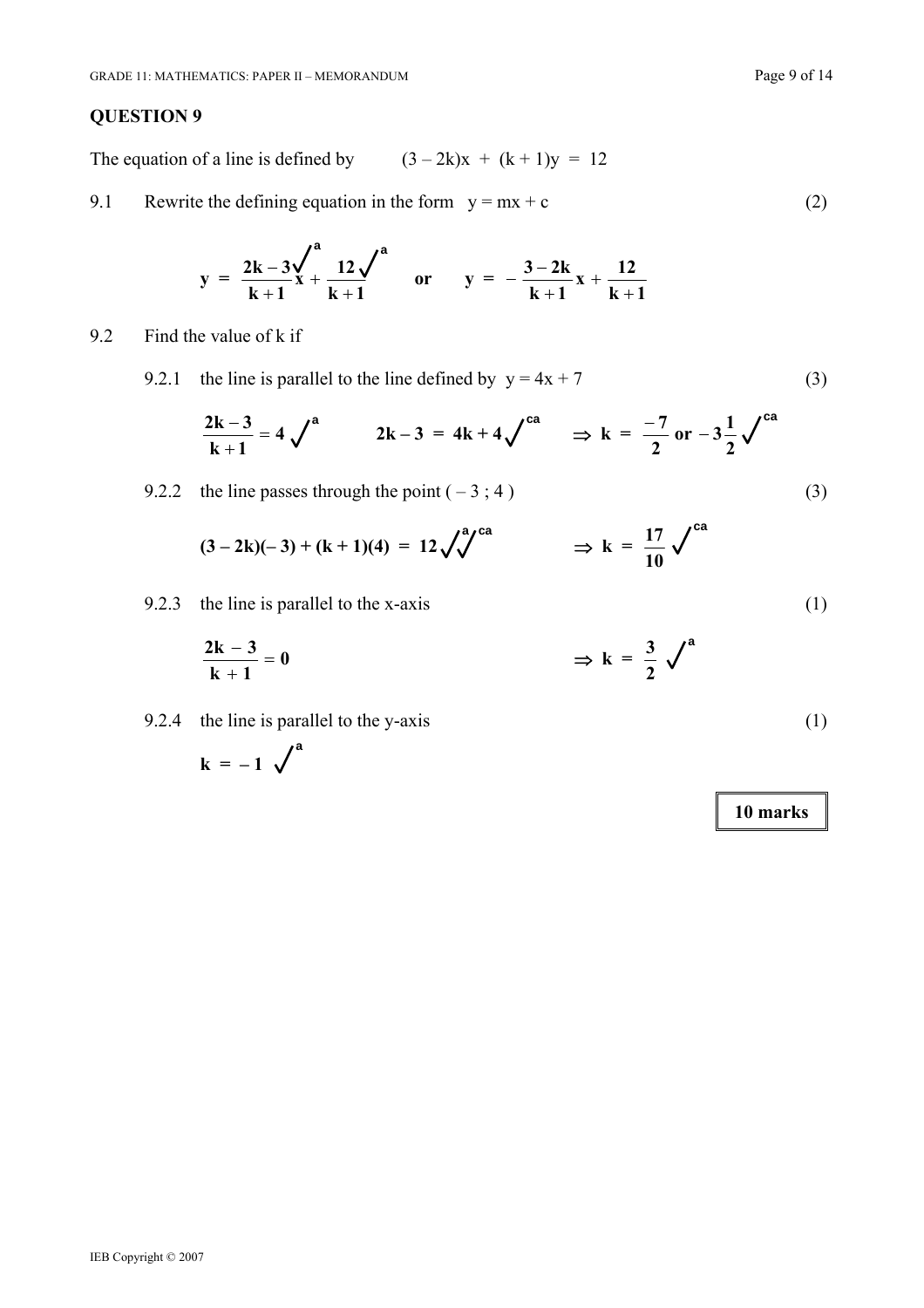# **QUESTION 10 [12 MARKS]**



In the figure on the left, pentagons B, C, D, E, F and G are ALL images of **pentagon A** under different transformations.

Describe EACH transformation in words and then write down the rule for the transformation, giving your answer in the

$$
(x; y) \rightarrow \dots \dots \tag{12}
$$

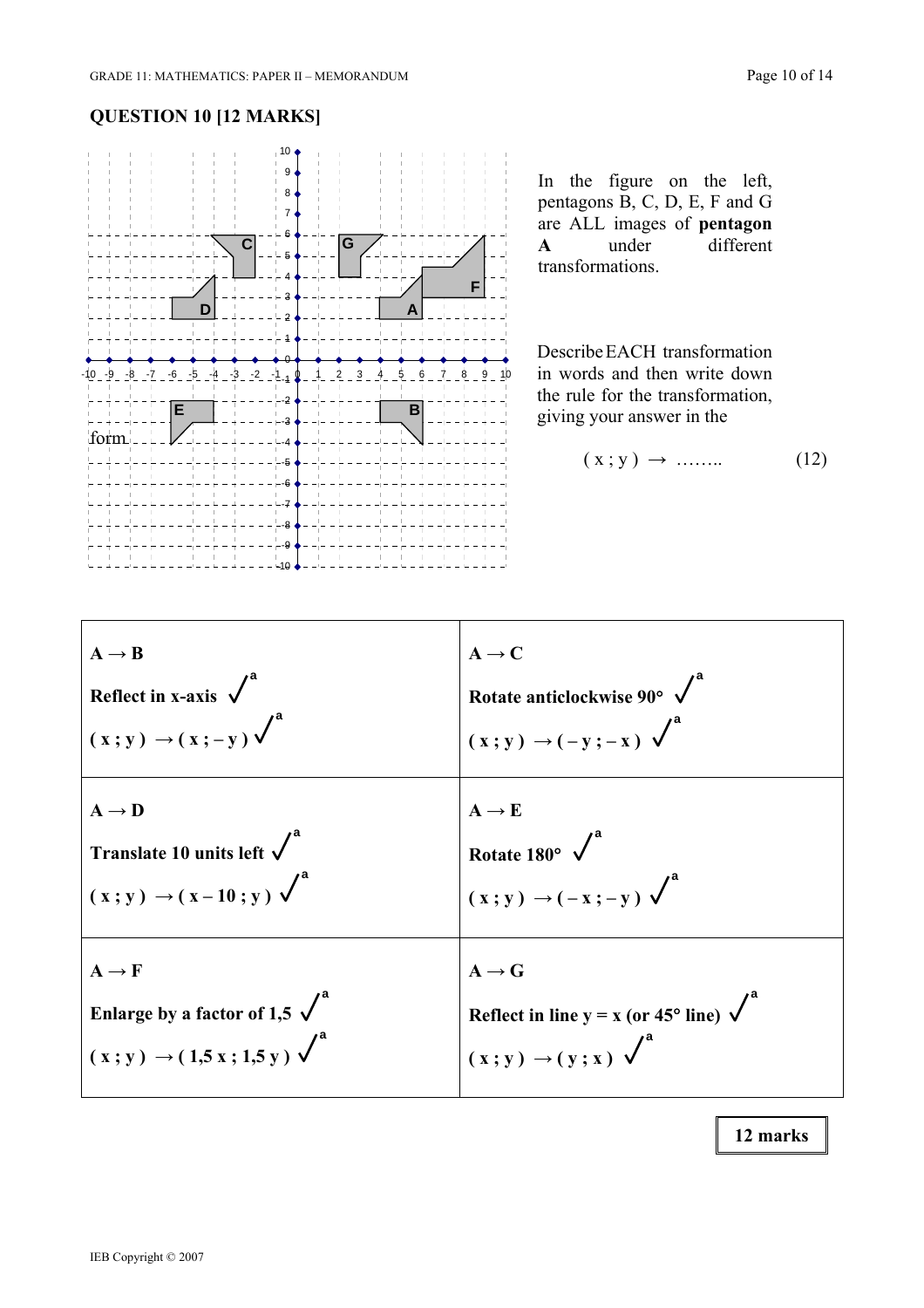**10 marks** 

## **QUESTION 11**

If  $\sin 20^\circ = t$  express each of the following in terms of t

$$
11.1 \quad \cos 70^{\circ}
$$

$$
11.1 \quad \cos 70^{\circ} \qquad = \sin 20^{\circ} = t \, \sqrt{\phantom{0}}^{\,2}
$$

11.2 
$$
\tan 20^{\circ}
$$
  
\n
$$
= \frac{\sin 20^{\circ}}{\cos 20^{\circ}} \frac{\sqrt{a^2 - \sin^2 20^{\circ}}}{\sqrt{1 - \sin^2 20^{\circ}}} = \frac{t}{\sqrt{1 - t^2}} \sqrt{a^2 - \frac{t}{\sqrt{1 - t^2}}} = \frac{\sqrt{a^2 - \sin^2 20^{\circ}}}{\sqrt{1 - t^2}} = \frac{1}{\sqrt{1 - t^2}} \sqrt{a^2 - \frac{t}{\sqrt{1 - t^2}}} = \frac{1}{\sqrt{1 - t^2}} \sqrt{a^2 - \frac{t}{\sqrt{1 - t^2}}} = \frac{1}{\sqrt{1 - t^2}} \sqrt{a^2 - \frac{t}{\sqrt{1 - t^2}}} = \frac{1}{\sqrt{1 - t^2}} \sqrt{a^2 - \frac{t}{\sqrt{1 - t^2}}} = \frac{1}{\sqrt{1 - t^2}} \sqrt{a^2 - \frac{t}{\sqrt{1 - t^2}}} = \frac{1}{\sqrt{1 - t^2}} \sqrt{a^2 - \frac{t}{\sqrt{1 - t^2}}} = \frac{1}{\sqrt{1 - t^2}} \sqrt{a^2 - \frac{t}{\sqrt{1 - t^2}}} = \frac{1}{\sqrt{1 - t^2}} \sqrt{a^2 - \frac{t}{\sqrt{1 - t^2}}} = \frac{1}{\sqrt{1 - t^2}} \sqrt{a^2 - \frac{t}{\sqrt{1 - t^2}}} = \frac{1}{\sqrt{1 - t^2}} \sqrt{a^2 - \frac{t}{\sqrt{1 - t^2}}} = \frac{1}{\sqrt{1 - t^2}} \sqrt{a^2 - \frac{t}{\sqrt{1 - t^2}}} = \frac{1}{\sqrt{1 - t^2}} \sqrt{a^2 - \frac{t}{\sqrt{1 - t^2}}} = \frac{1}{\sqrt{1 - t^2}} \sqrt{a^2 - \frac{t}{\sqrt{1 - t^2}}} = \frac{1}{\sqrt{1 - t^2}} \sqrt{a^2 - \frac{t}{\sqrt{1 - t^2}}} = \frac{1}{\sqrt{1 - t^2}} \sqrt{a^2 - \frac{t}{\sqrt{1 - t^2}}} = \frac{1}{\sqrt{1 - t^2}} \sqrt{a^2 - \frac{t}{\sqrt{1 - t^2}}} = \frac{1}{\sqrt{1 - t^2}} \sqrt{a^2 - \frac{t}{\sqrt{1 - t^2}}} = \
$$

#### **QUESTION 12**

12.1 Prove the identity

$$
\frac{(\tan^2 \theta - \sin^2 \theta) \left(\frac{\cos^2 \theta}{\sin^2 \theta} + 1\right)}{\tan^2 \theta} = 1
$$
\n
$$
LHS = \frac{\frac{\sin^2 \theta}{\cos^2 \theta} - \sin^2 \theta \left(\frac{\cos^2 \theta + \sin^2 \theta}{\sin^2 \theta}\right)}{\tan^2 \theta} = \frac{\sin^2 \theta (1 - \cos^2 \theta)}{\cos^2 \theta} \frac{1}{\sin^2 \theta} \sqrt{\frac{a}{\cos^2 \theta}} = 1 \text{ after appropriate cancelling } \sqrt{\frac{b^2}{\cos^2 \theta}} = 1 \sin(2\theta - 40^\circ) = -\frac{1}{2} \text{ find the values of } \theta \in [0^\circ; 360^\circ] \text{ without using a}
$$
\n
$$
12.2 \text{ If } \sin(2\theta - 40^\circ) = -\frac{1}{2} \text{ find the values of } \theta \in [0^\circ; 360^\circ] \text{ without using a}
$$

**calculator.** (5)

**reference angle =**  $30^{\circ} \checkmark$  **in**  $3^{\text{rd}}$  **& 4<sup>th</sup> quadrants 2**θ **– 40**° **=**   $\overline{a}$ ⎨  $\sqrt{2}$  $\circ$  +  $\circ$  + **330 360k**  $210^{\circ} + 360k$ θ **=**   $\overline{a}$ ⎨  $\sqrt{2}$  $\circ$  +  $\circ$  + **185 180k**  $125^\circ + 180k$ ,  $\int_{c}^{ca}$ θ ∈ **{5**° **; 125**° **; 305**° **; 185**°**} a ca ca ca**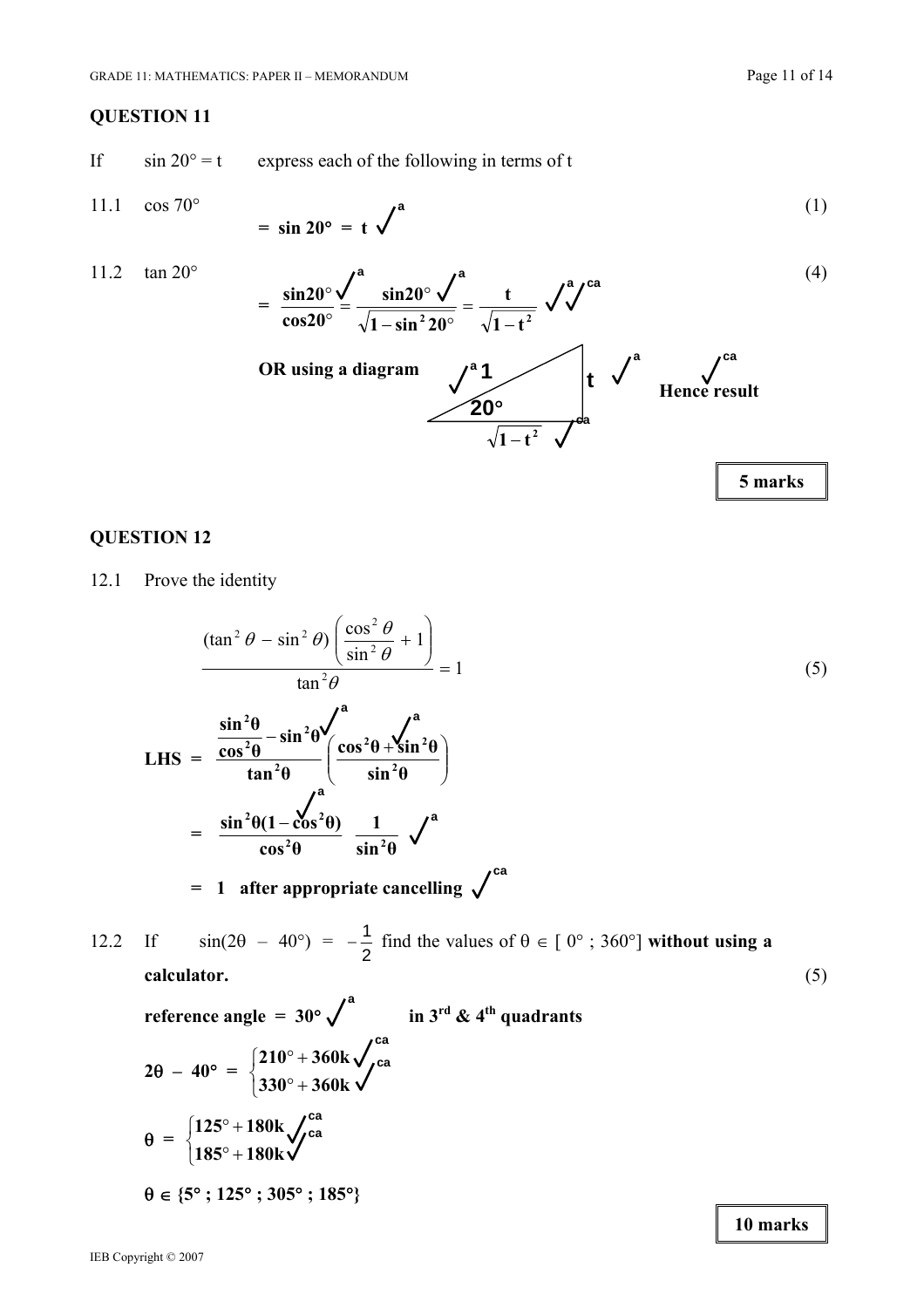

**The effect of humidity on drying time of paint**

A paint manufacturer wants to establish the effect of humidity on the drying times of it's paints at various temperatures.

The results are shown in the scatterplot, for three different temperatures.

13.1 How long does paint take to dry at 35<sup>o</sup>C with humidity of 80% ? (1) **15 minutes a** 

#### 13.2

13.2.1 On the scatterplot, roughly draw in a line-of-best-fit for the set of data measured at 25°C. Explain below what criteria you used to draw the line.  $\mathbf{a}$  (2) **any suitable line with decent explanation – e.g. draw a line so that half the points are above and half below line**  13.2.2 Is there an outlier in this data set ? If so, what is the outlying data point ? (1) **yes ; ( 65% ; 22 min's)**  13.2.3 Use your line-of-best-fit to find the drying time of paint at 25°C with humidity of  $65\%$ .  $(1)$ **a a a**

> **learner's line used correctly ; answer should be in the region of 16 or 17 or 18 minutes a**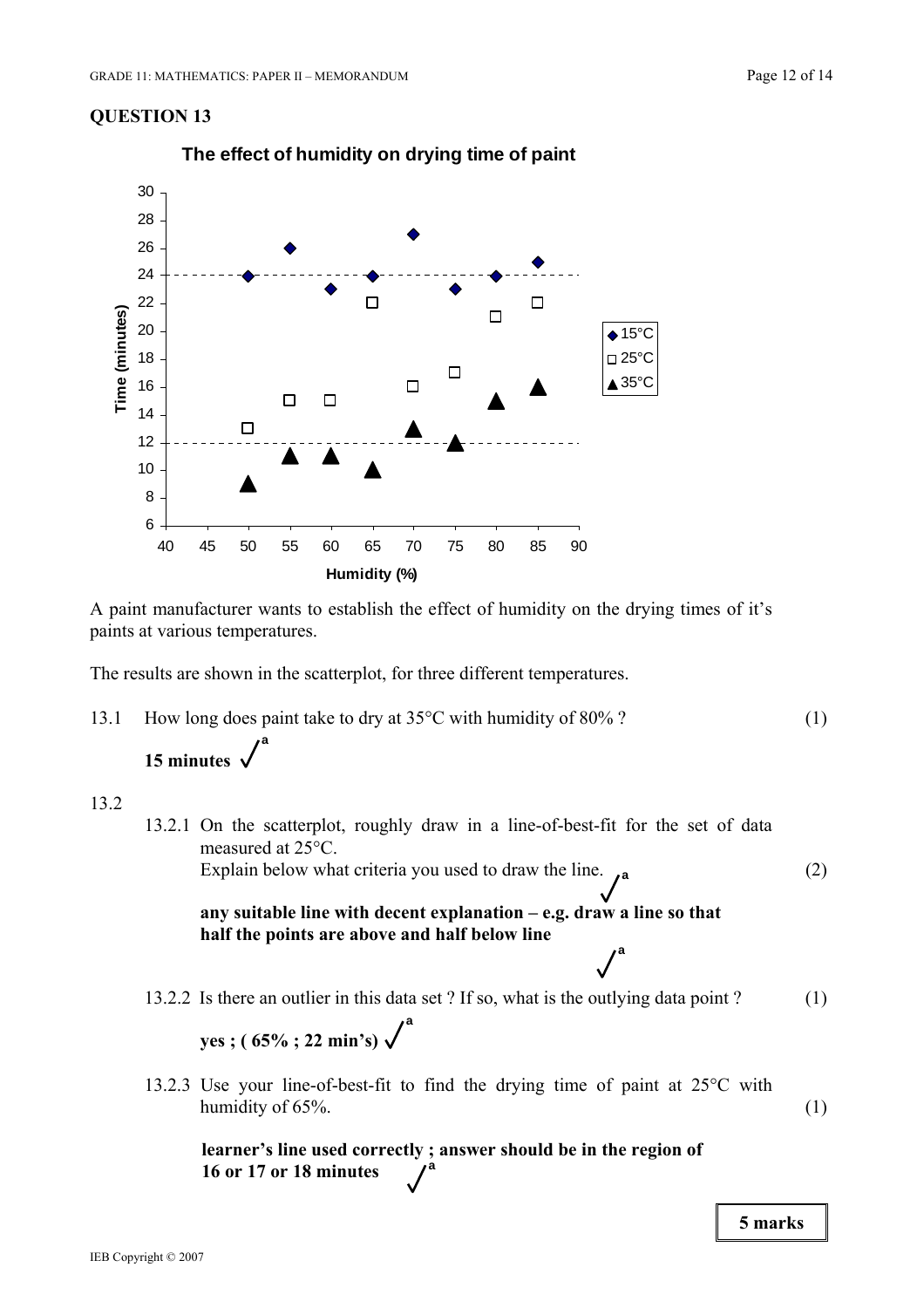14.1  $\cos A = p$  and  $\sin A = 2p$ 

14.1.1 find the possible values of p, leaving answers in surd form if necessary (5)



14.1.2 and hence, with the aid of your calculator, find the value of A if  $90^{\circ} < A <$  $360^{\circ}$  (to 1 dp) (3) **ca a**

reference angle = 63,4° 
$$
\sqrt{\phantom{0}}
$$
  
 $\therefore$  A = 243,4° (3<sup>rd</sup> quad)



14.2.1 Prove that area of  $\triangle ADC =$ *y*  $k^2$  · sin  $x \cdot \sin(x + y)$ 2sin  $\frac{2 \cdot \sin x \cdot \sin(x+y)}{5}$  (5)  $\angle ACD = x + y \sqrt{a}$ **sin y**  $AC = \frac{k \sin x}{i}$ **sin y k sin x**  $\frac{AC}{AC} = \frac{k}{AC} \Rightarrow AC =$ **area** Δ**ADC** =  $\frac{1}{2}$ (**CD**)(**AC**)**sin**(**ACD**) =  $\frac{1}{2}$ **k**  $\frac{k \sin x}{\sin y}$ **sin**(**x** + **y**)  $\frac{1}{2}$ (CD)(AC)sin(ACD) =  $\frac{1}{2}$ k  $\frac{k \sin x}{\sin y}$  sin(x + **correct rule a <sup>a</sup> correct subs** 

14.2.2 Find the area of 
$$
\triangle ADC
$$
 to 1 decimal place if  $k = 14, 2, x = 34^{\circ}$  and  $y = 41^{\circ}$  (2)  
\n
$$
\text{area} = \frac{(14,2)^2 \sin(34^{\circ}) \sin(34^{\circ} + 41^{\circ})}{2 \sin(41^{\circ}) \sqrt{a}} = 83 \sqrt{a}
$$